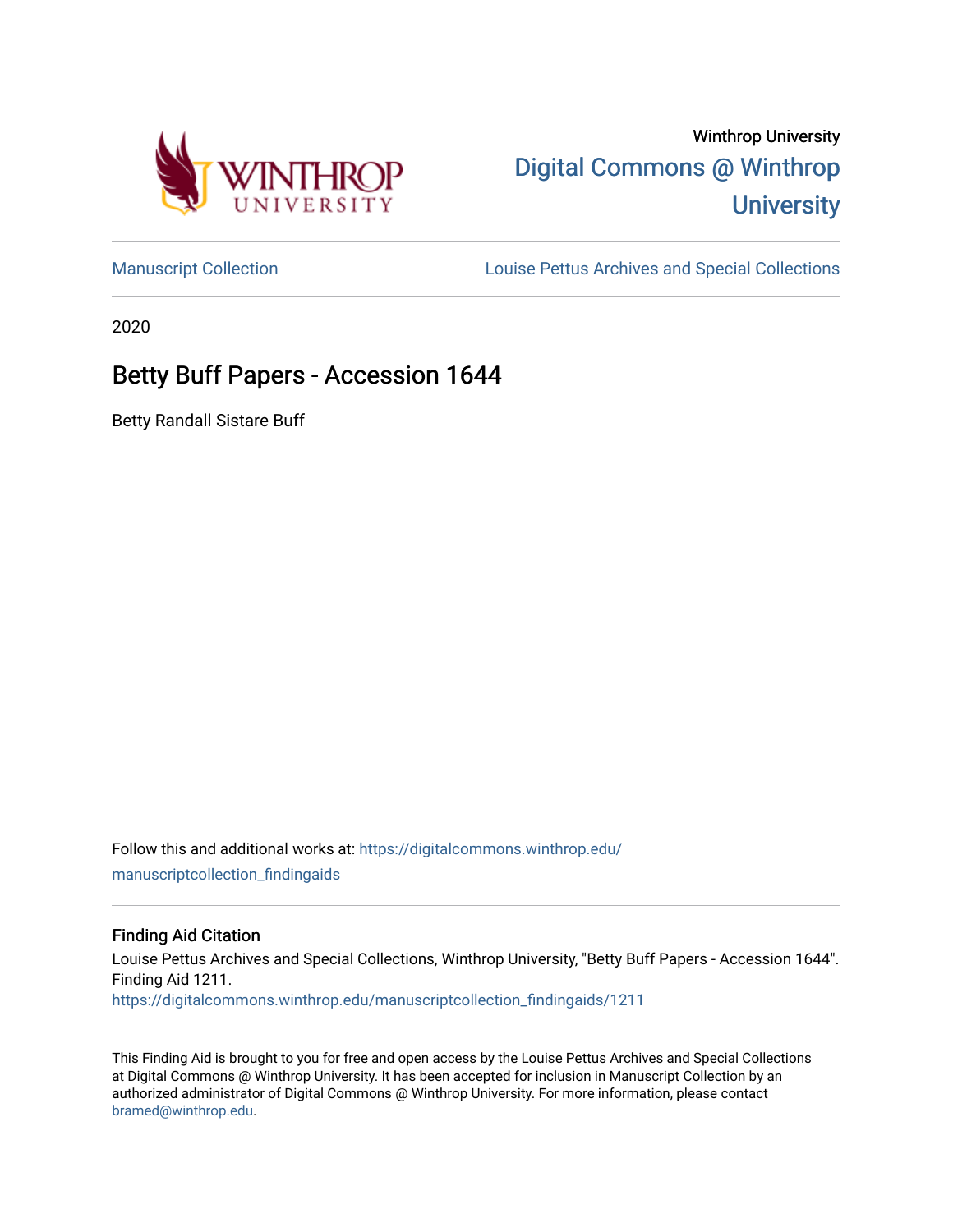## **WINTHROP UNIVERSITY LOUISE PETTUS ARCHIVES & SPECIAL COLLECTIONS**

**MANUSCRIPT COLLECTION**

# **ACCESSION 1644**

**BETTY BUFF PAPERS**

1947-2019

22 boxes, 73 folders

**CELLE**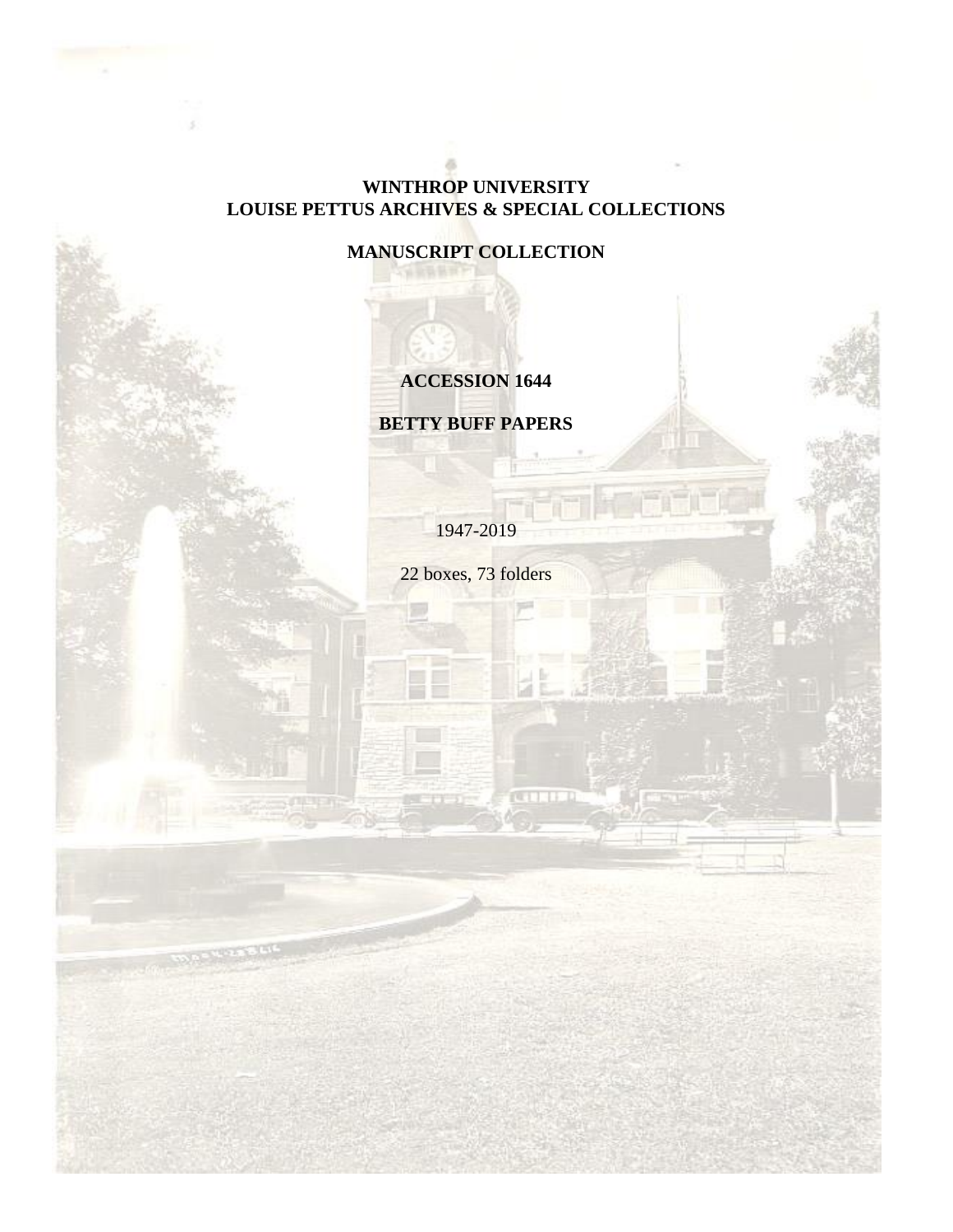#### **WINTHROP UNIVERSITY**

#### **LOUISE PETTUS ARCHIVES & SPECIAL COLLECTIONS**

#### **MANUSCRIPT COLLECTION**

ADDITIONS: \_\_\_, \_\_\_, \_\_\_

ACC. NO.: **1644** PROCESSED BY: Carson Cope NO. OF SECTIONS: IV

#### **BETTY BUFF PAPERS**

**I**

The Betty Buff Papers collection was donated to the Winthrop University Archives and Special Collections by Mrs. Betty Buff on February 27, 2019.

> Linear feet of shelf space occupied: 5.5 Approximate number of pieces: 11,000

Restrictions: Open to researchers under the rules and regulations of the Louise Pettus Archives & Special Collections at Winthrop University.

Literary Rights: For information concerning literary rights, please contact the Louise Pettus Archives & Special Collections at Winthrop University.

Scope and Content Note: **The Betty Buff Papers consist of materials pertaining to the different organizations Betty Buff participated in throughout her life. Materials are present for the following organizations: Country Women's Council (CWC), Associated Country Women of the World (ACWW), National Master Farm Homemaker's Guild (NMFHG), South Carolina Master Farm Homemaker's Guild (SCMFHG), National Volunteer Outreach Network (NVON), South Carolina Farm Bureau (SCFB), Lexington Farm Bureau (LFB), Council for Agricultural Research, Extension, and Teaching (CARET), and the South Carolina Family and Community Leaders (SCFCL). Contents of folders mostly include photographs, correspondence, newspaper clippings, meeting materials, conference materials, programs, news articles, handbooks, organization histories, financial papers, and other items of similar interest pertaining to Betty Buff and her activities in the above listed organizations. Also included are materials concerning the Buff-Swicegood Travel Award and the Algernon Sydney Sullivan Award**.

Related Collection: Acc. 572: National Master Farm Homemaker's Guild Records and Acc. 1009: Betty Buff Papers.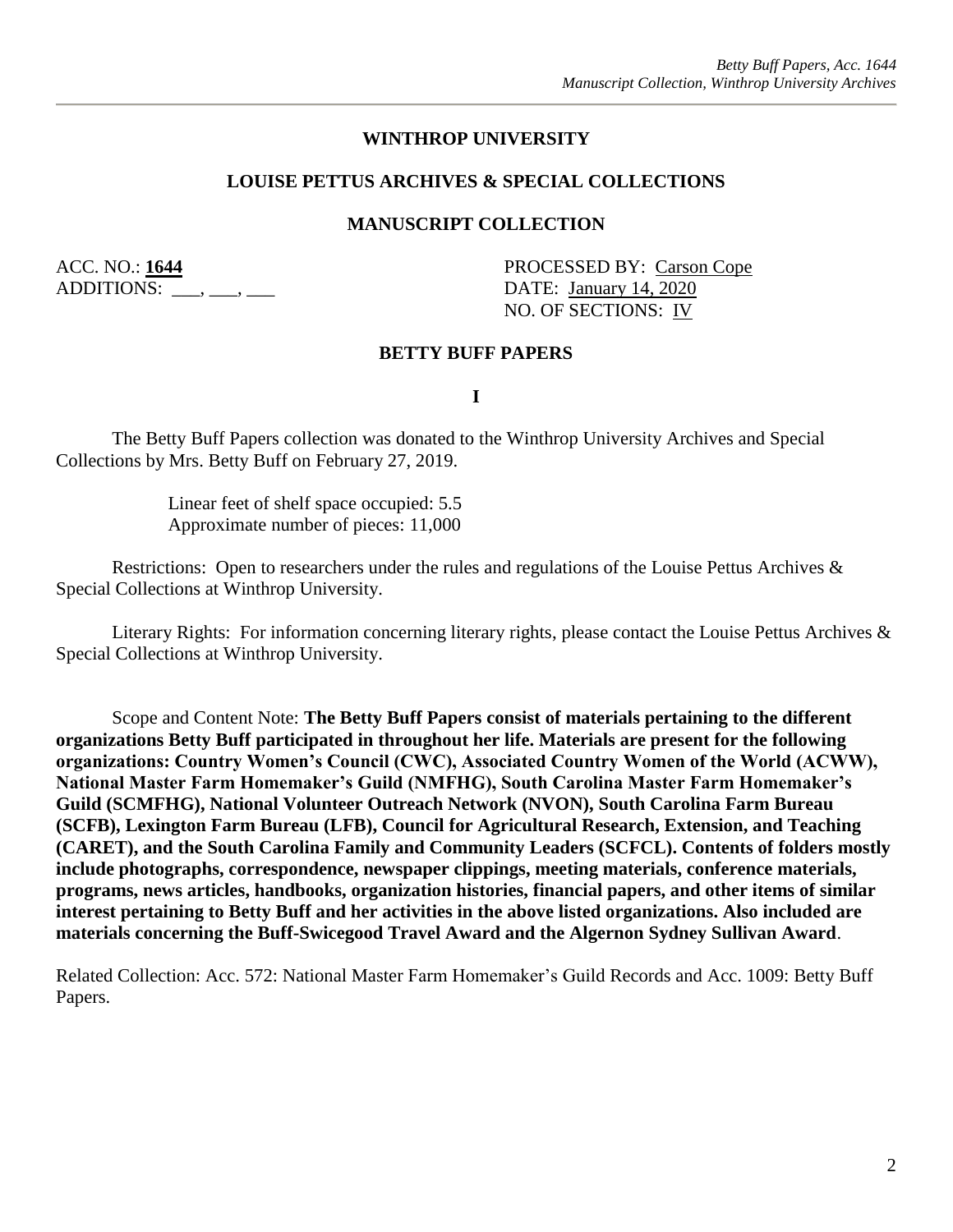### **II**

#### **BIOGRAPHICAL SKETCH**

#### **BETTY RANDALL SISTARE BUFF**

Betty Randall Sistare Buff (1927-2019) was born in Mecklenburg County, North Carolina on May 20, 1927 to Manuel Paul Randall (1886-1954) and Sallie Clippard Randall (1895-1979). Betty was married and widowed twice. First to George Washington Sistare (1923-1953) and later to Henry Curtis Buff (1914-1998). She had two children, daughter Renee C. Sistare and son Byron D. Sistare.

She graduated from Berryhill High School in Charlotte, NC in 1944 and began working for USA Government Retirement Records. She later worked at Kroehler Manufacturing Company (Charlotte, NC), Belk's Department Store (Columbia, SC), and Allied Chemical Company (Irmo, SC).

Following retirement she became very active local organization s and organization around the world. She became involved with the National Extension Homemaker's Council as a single mother with two small children. Her goal was to gain knowledge of how to manage and run a home. Soon after, she became an active member of

the Homemaker's Council and even became an educational project leader for her local club (S.C. Extension). After this, she took leadership positions at local, county, and statewide levels. The National Extension Homemaker's Council is a non-profit educational organization focusing on home economics. A group of rural farmwomen founded it in Washington, D.C. in 1936. Betty Buff also served as the national president of the Master Farm Homemaker's Guild. . The National Master Farm Homemaker's Guild's objective is to promote the highest possible standard of living in the farmhouse and focus attention on the positive aspects of farm life. She has also served as president of the National Volunteer Outreach Network (NVON), which she helped to organize. Several members of the Associated Country Women of the World attending the Country Women's Council September 1994 meeting reached the conclusion that a need was present to connect CWC and ACWW member societies in the United States. On October 1, 1995, NVON was created. Betty Buff served as the advisor at this time. Betty has been an active member in the Country Women's Council and the Associated Country Women of the World travelling to several foreign countries in support of the rights of rural women and children. Since 1982, Betty has represented Clemson University as a member of the Council of Agriculture, Research, Extension, and Teaching (CARET). She has been a member of the Public Service and Agriculture Advisory Board at Clemson, a member of the Advisory Council for the Department of Family and Consumer Sciences and an active 4-H volunteer leader. Betty has met numerous times a year with U.S. representatives and senators in support of national legislation, policy, and funding to benefit the land grant system. She has also served CARET as a secretary, vice-chair, and chair of the Southern Region, as secretary of the national CARET organization, and as CARET liaison to the National Association of State Universities and Land Grant Colleges Academic Programs Section (NASULGC).



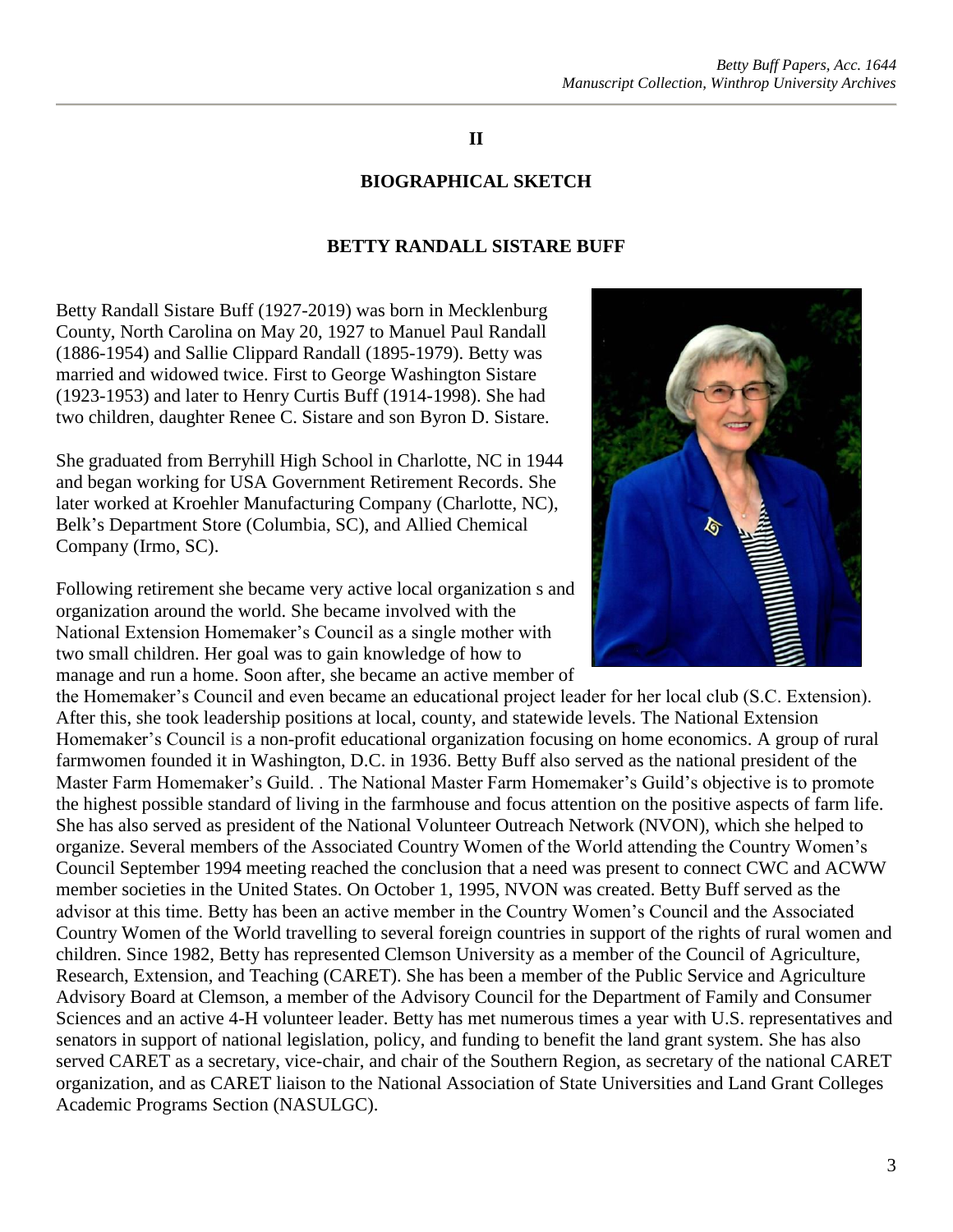### **II**

#### **BIOGRAPHICAL SKETCH (cont.)**

#### **BETTY RANDALL SISTARE BUFF**

She has been awarded for 30 years of service as a Clemson Extension Service volunteer with the Algernon Sydney Sullivan Award. The Algernon Sydney Sullivan Award is given in recognition of the recipient's influence for excellence in maintaining high ideals of living and genuine and disinterested service to others. The award, named in honor of the first president of the New York Southern Society, was established by an agreement between the society and Clemson University. She has served CARET as secretary, vice-chair and chair of the Southern Region, as secretary of the national CARET organization and as CARET liaison to the National Association of State Universities and Land Grant Colleges Academic Programs Section (NASULGC). Betty has also played a role in the South Carolina Farm Bureau. She received the highest honor, the Distinguished Service Award, and has made significant contributions to the South Carolina Farm Bureau through her role on the Lexington County Women's Leadership Committee. This is in addition to other Farm bureau activities. She has served as an advocate for Farm Bureau and agriculture locally, statewide, nationally, and internationally.

Mrs. Betty Buff died in Columbia, SC on November 14, 2019.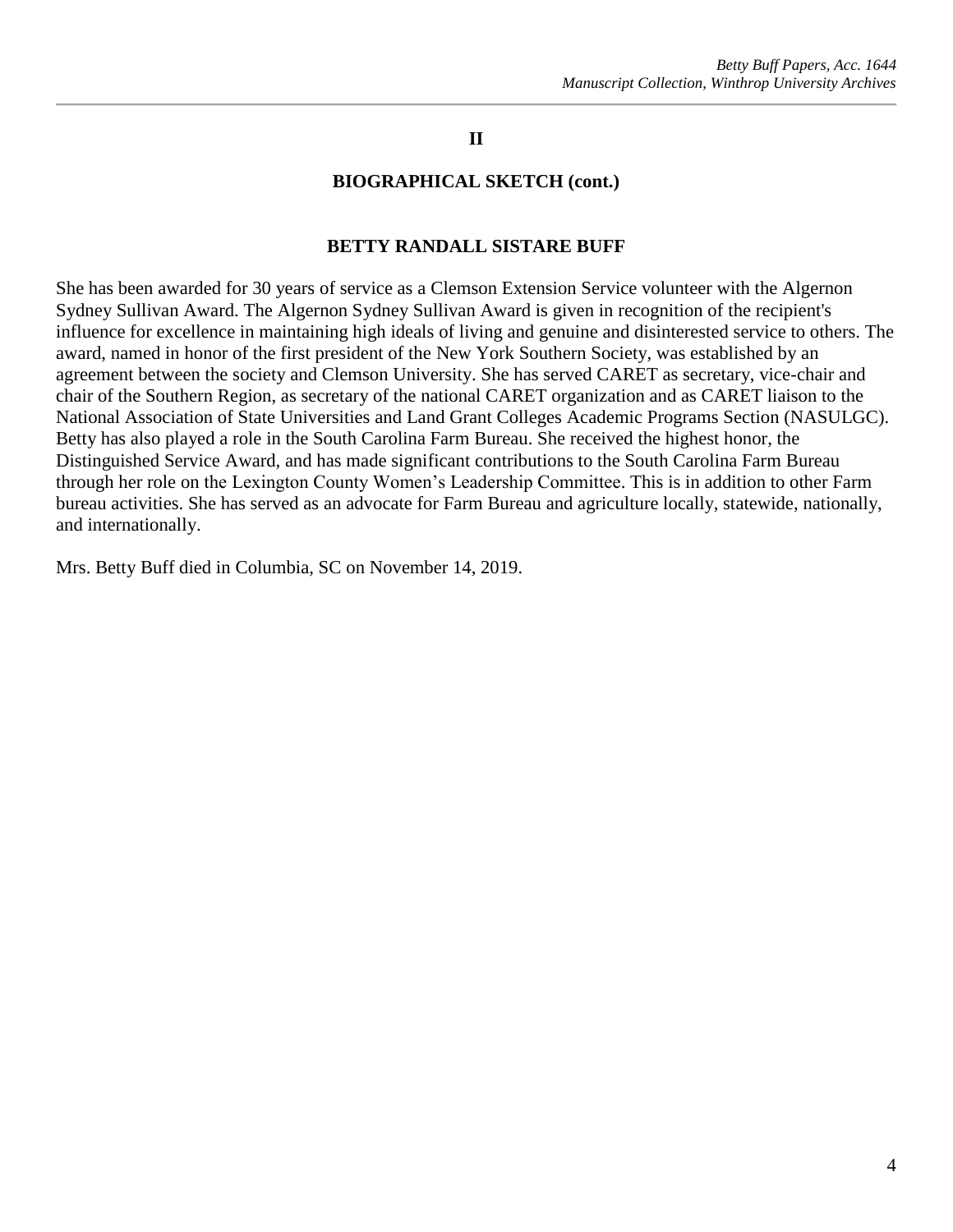## $\mathbf{III}$

## **TABLE OF CONTENTS**

| I.     |                                                                        |  |
|--------|------------------------------------------------------------------------|--|
| II.    |                                                                        |  |
| Ш.     |                                                                        |  |
| IV.    |                                                                        |  |
| V.     |                                                                        |  |
| VI.    |                                                                        |  |
| VII.   |                                                                        |  |
| VIII.  |                                                                        |  |
| IX.    |                                                                        |  |
| X.     | COUNCIL FOR AGRICULTURAL RESEARCH, EXTENSION, AND TEACHING (CARET)  12 |  |
| XI.    |                                                                        |  |
| XII.   |                                                                        |  |
| XIII.  |                                                                        |  |
| XIV.   |                                                                        |  |
| XV.    |                                                                        |  |
| XVI.   |                                                                        |  |
| XVII.  |                                                                        |  |
| XVIII. |                                                                        |  |
| XIX.   |                                                                        |  |
| XX.    |                                                                        |  |
| XXI.   |                                                                        |  |
| XXII.  |                                                                        |  |
| XXIII. |                                                                        |  |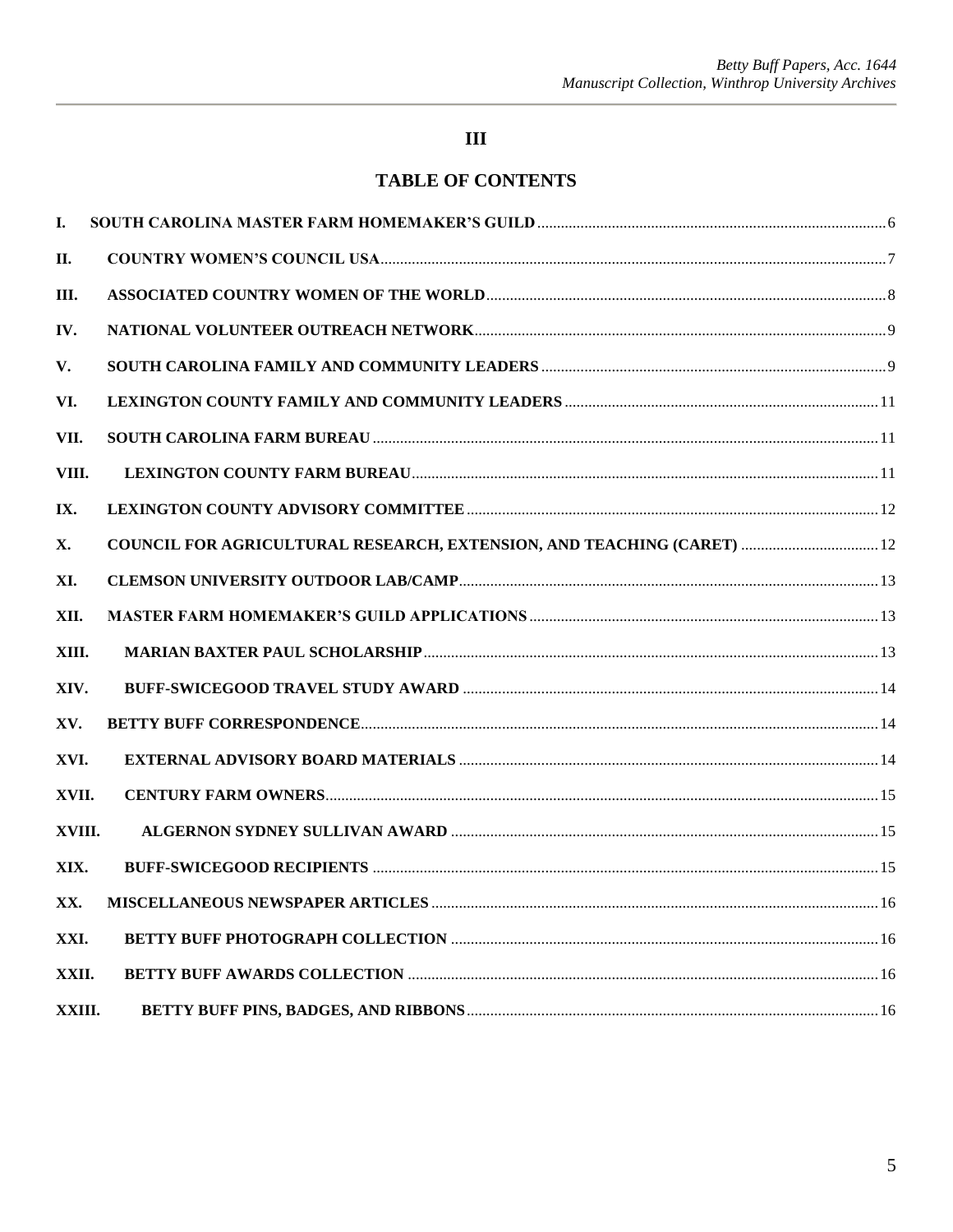## **DESCRIPTION OF SERIES**

<span id="page-6-0"></span>

|   | <b>Box(es)</b> Folder(s) | <b>Series</b>                                                                                                                                                                                                                                                                                                                                                                                                                                                                       | $Year(s)$     |
|---|--------------------------|-------------------------------------------------------------------------------------------------------------------------------------------------------------------------------------------------------------------------------------------------------------------------------------------------------------------------------------------------------------------------------------------------------------------------------------------------------------------------------------|---------------|
|   |                          | I.<br><b>SOUTH CAROLINA MASTER FARM</b><br><b>HOMEMAKER'S GUILD</b>                                                                                                                                                                                                                                                                                                                                                                                                                 |               |
| 1 | $\mathbf{1}$             | SOUTH CAROLINA MASTER FARM HOMEMAKER'S GUILD<br><b>BROCHURES</b><br>Included is a small collection of South Carolina Master Farm<br>Homemaker Guild brochures concerning the organization's<br>scholarship endowment fund that was established in 2013. The<br>brochures are not dated and there is no arrangement.                                                                                                                                                                 | nd            |
| 1 | 2                        | SOUTH CAROLINA MASTER FARM HOMEMAKER'S GUILD<br><b>MEMBERSHIP LISTS</b><br>Included is a small collection of South Carolina Master Farm<br>Homemaker's Guild active member lists. Lists provide names,<br>addresses, and the year a member joined the organization amongst<br>other information. Also included are three obituaries for deceased<br>organization members. Contents arranged in general chronological<br>order with non-dated items placed at the end of the folder. | 2014-2017, nd |
| 1 | 3                        | SOUTH CAROLINA MASTER FARM HOMEMAKER'S GUILD<br>BY LAWS &POLICY GUIDELINES<br>Included is a small collection of South Carolina Master Farm<br>Homemaker's Guild By-Laws and policy guidelines. By-Laws and<br>policy guidelines list information such as duties of officers, annual<br>dues info, nominations and elections info, and other items of similar<br>interest. Contents are arranged in general chronological order.                                                     | 1988-2016     |
| 1 | $\overline{4}$           | SOUTH CAROLINA MASTER FARM HOMEMAKER'S GUILD<br><b>CORRESPONDENCE</b><br>Included is a small collection of South Carolina Master Farm<br>Homemaker's Guild correspondence. Correspondence covers a variety<br>of topics such as scholarships, organization bylaws, donations,<br>finances, and other items of a similar interest. Contents are arranged in<br>genera chronological order with non-dated items placed at the end of<br>the folder.                                   | 2012-2017, nd |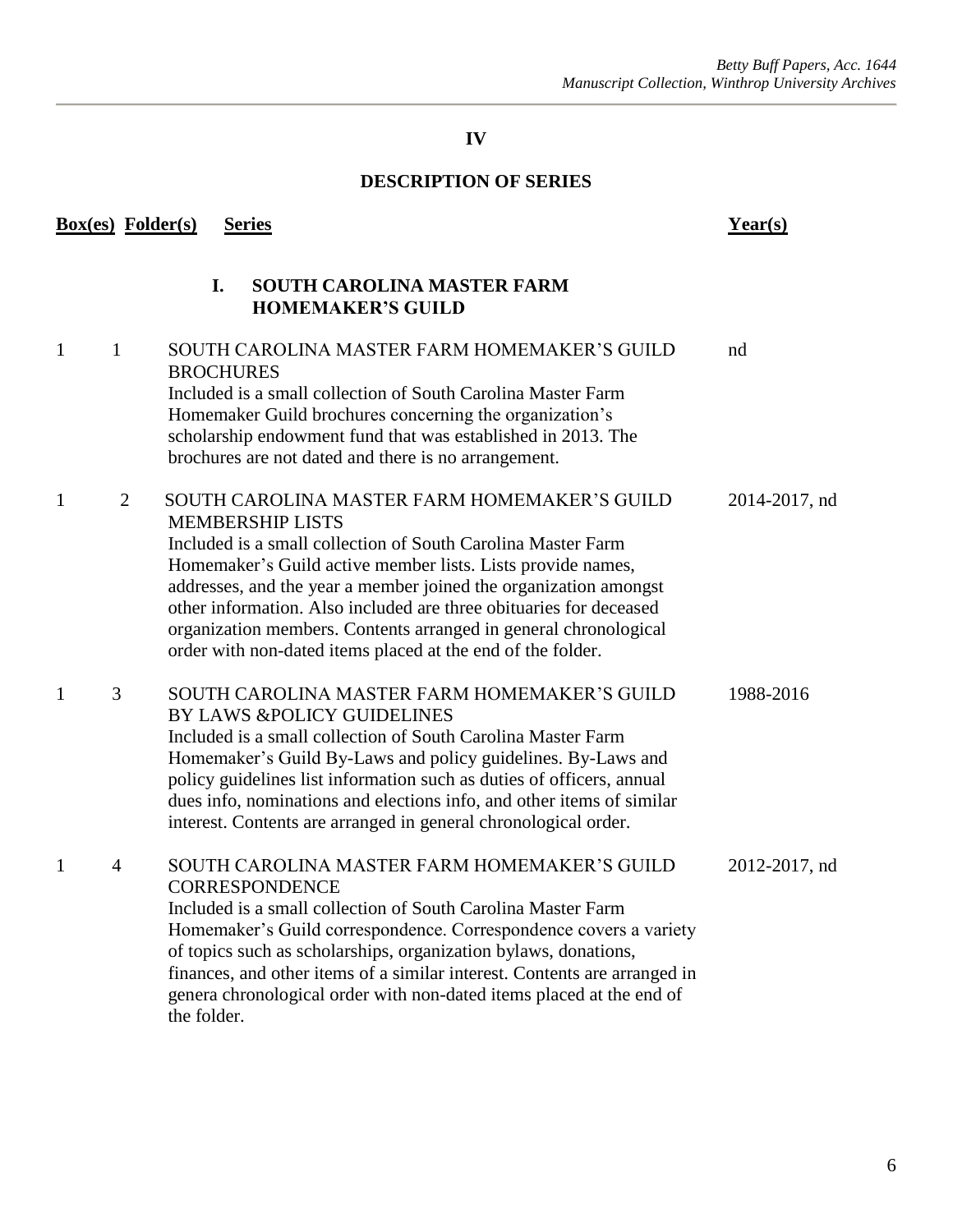<span id="page-7-0"></span>

|                                  | <b>Box(es)</b> Folder(s) | <b>Series</b>                                                                                                                                                                                                                                                                                                                                                                                                                                                    | $Year(s)$     |
|----------------------------------|--------------------------|------------------------------------------------------------------------------------------------------------------------------------------------------------------------------------------------------------------------------------------------------------------------------------------------------------------------------------------------------------------------------------------------------------------------------------------------------------------|---------------|
| $\overline{2}$<br>5              |                          | SOUTH CAROLINA MASTER FARM HOMEMAKER'S GUILD<br>DUES AND CONTRIBUTIONS INFORMATION<br>Included is a small collection of South Carolina Master Farm<br>Homemaker's Guild dues and contributions information. Contents<br>include Treasurer's Reports, lists of donors, endowments receipts,<br>interim reports, and other items of similar interest. Contents arranged<br>in general chronological order with non-dated items placed at the end<br>of the folder. | 2011-2017, nd |
| $\overline{2}$<br>6              |                          | SOUTH CAROLINA MASTER FARM HOMEMAKER'S GUILD<br><b>MEETING MATERIALS</b><br>Included is a small collection of South Carolina Master Farm<br>Homemaker's Guild meeting materials. Contents include minutes,<br>notices, orders, and other items of similar interest. Contents arranged<br>in general chronological order.<br><b>COUNTRY WOMEN'S COUNCIL USA</b><br>II.                                                                                            | 2013-2018     |
| $\overline{2}$<br>$\overline{7}$ |                          | COUNTRY WOMEN'S COUNCIL USA NEWSLETTER<br><b>COLLECTION</b><br>Contents include a small collection of Country Women's Council USA<br>Newsletters. Newsletters touch on topics such as dates to remember,<br>area president candidates, network reports, and other items of similar<br>interest. Contents arranged in general chronological order.                                                                                                                | 2015-2018     |
| 8<br>$\overline{2}$              |                          | COUNTRY WOMEN'S COUNCIL USA POLICY AND<br>ARTICLES OF AGREEMEMT INFORMATION<br>Contents include a small collection of Country Women's Council USA<br>policy and articles of agreement information. Contents include copies<br>of articles of agreement as well as policy guidelines that touch on<br>organization objectives, membership, meetings, etc. Contents arranged<br>in general chronological order.                                                    | 2007-2010     |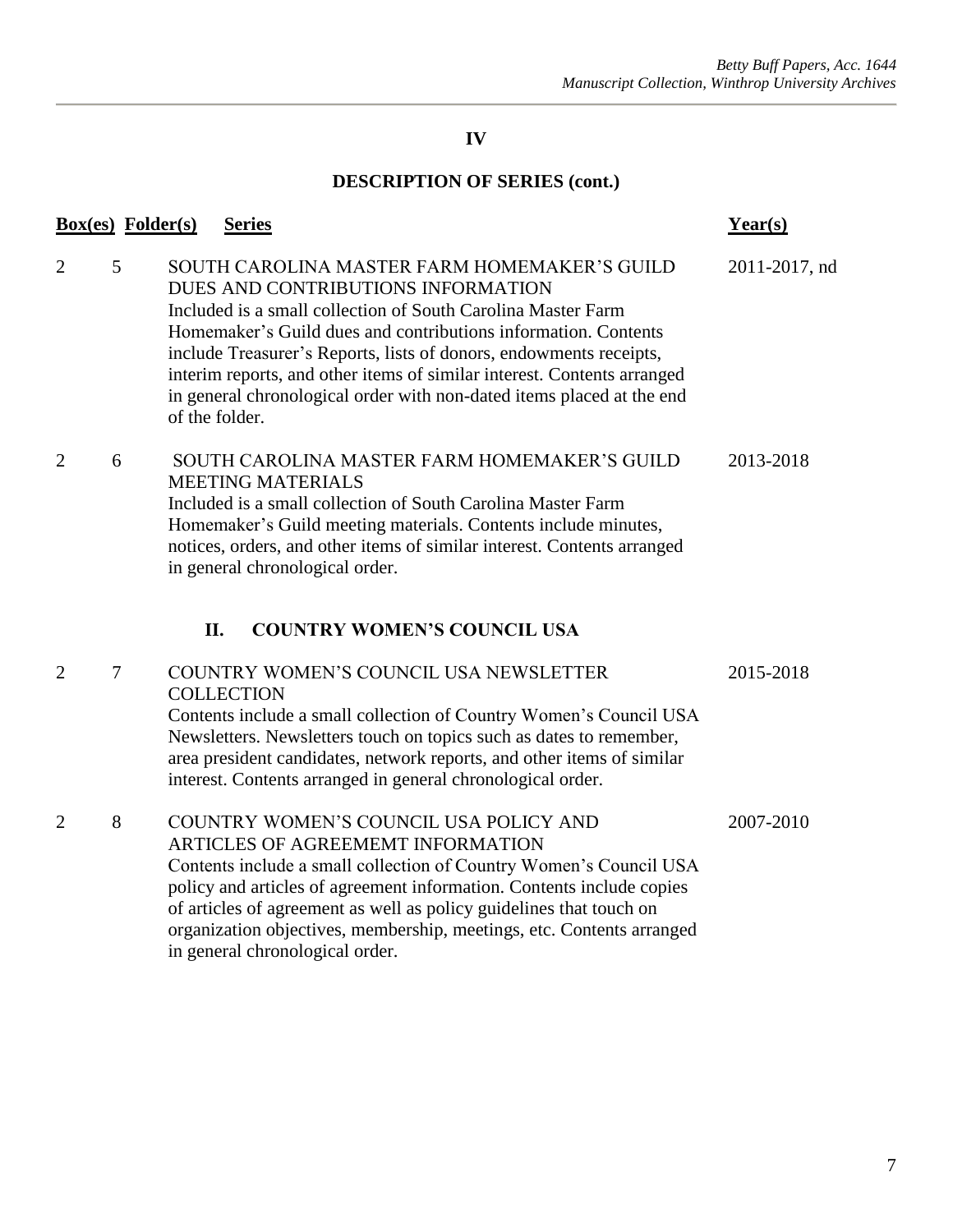<span id="page-8-0"></span>

| <b>Box(es)</b> Folder(s)<br><b>Series</b> |    |                                                                                                                                                                                                                                                                                                                                                                                                                                                                                                                         | Year(s)       |  |
|-------------------------------------------|----|-------------------------------------------------------------------------------------------------------------------------------------------------------------------------------------------------------------------------------------------------------------------------------------------------------------------------------------------------------------------------------------------------------------------------------------------------------------------------------------------------------------------------|---------------|--|
|                                           |    | Ш.<br><b>ASSOCIATED COUNTRY WOMEN OF THE</b><br><b>WORLD</b>                                                                                                                                                                                                                                                                                                                                                                                                                                                            |               |  |
| 3                                         | 9  | ASSOCIATED COUNTRY WOMEN OF THE WORLD<br><b>MAGAZINES</b><br>Contents include a small collection of Associated Country Women of<br>the World Magazines titled "The CountryWoman." Magazines touch<br>on topics such as events, important figures, and news. Contents<br>arranged in general chronological order.                                                                                                                                                                                                        | 2015-2019     |  |
| 3                                         | 10 | ASSOCIATED COUNTRY WOMEN OF THE WORLD LETTERS<br>OF CORRESPONDENCE<br>Contents include a small collection of Associated Country Women of<br>the World letters of correspondence. Correspondence covers a variety<br>of issues pertaining to the organization and Betty's activities in the<br>organization. Contents arranged in general chronological order. Also is<br>included is some personal correspondence between Betty and other<br>organization members. Contents arranged in general chronological<br>order. | 2010-2018     |  |
| 3                                         | 11 | ASSOCIATED COUNTRY WOMEN OF THE WORLD<br>ORGANIZATION INFORMATION<br>Contents include a small collection of Associated Country Women of<br>the World organization information. Contents include items such as<br>lists of organization members, ballot papers for area presidents, and<br>information on area president nominees. Contents arranged in general<br>chronological order.                                                                                                                                  | 1989-2018, nd |  |
| 3                                         | 12 | ASSOCIATED COUNTRY WOMEN OF THE WORLD<br>ORGANIZATION PHOTOGRAPHS<br>Contents include to Associated Country Women of the World<br>Photographs. One depicts Betty Buff and friends at the 1989 Triennial<br>Conference and one depicts an Associated Country women of the<br>World diamond ring from 1989.                                                                                                                                                                                                               | 1989          |  |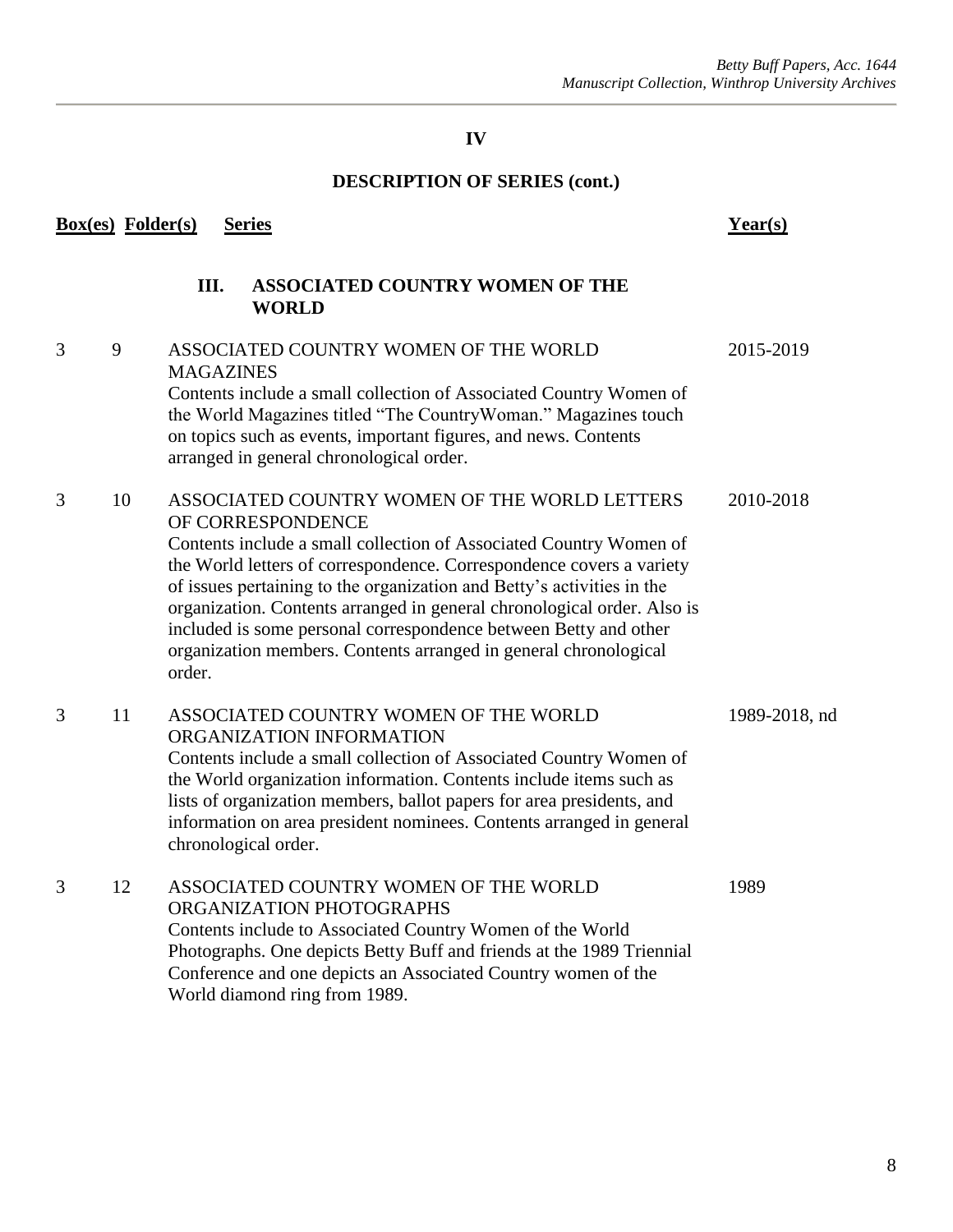<span id="page-9-1"></span><span id="page-9-0"></span>

|                | <b>Box(es)</b> Folder(s) | <b>Series</b>                                                                                                                                                                                                                                                                                                                                                                                                                | $Year(s)$     |
|----------------|--------------------------|------------------------------------------------------------------------------------------------------------------------------------------------------------------------------------------------------------------------------------------------------------------------------------------------------------------------------------------------------------------------------------------------------------------------------|---------------|
|                |                          | IV.<br>NATIONAL VOLUNTEER OUTREACH NETWORK                                                                                                                                                                                                                                                                                                                                                                                   |               |
| $\overline{4}$ | 13                       | NATIONAL VOLUNTEER OUTREACH NETWORK<br><b>NEWSLETTERS</b><br>Contents include a small collection of (NVON) National Volunteer<br>Outreach Network Newsletters. Newsletters touch on topics such as<br>community outreach Organization history, building leadership skills,<br>and conferences being held. The contents of this folder are arranged in<br>general chronological order.                                        | 2015-2019, nd |
| $\overline{4}$ | 14                       | NATIONAL VOLUNTEER OUTREACH NETWORK<br><b>CORRESPONDENCE</b><br>Contents include a small collection of (NVON) National Volunteer<br>Outreach Network correspondence. Contents arranged in general<br>chronological order.                                                                                                                                                                                                    | 2016-2017     |
| $\overline{4}$ | 15                       | NATIONAL VOLUNTEER OUTREACH NETWORK<br>ORGANIZATION HANDBOOK<br>Contents include one handbook for (NVON) National Volunteer<br>Outreach Network from 2016. Handbook covers topics such as the<br>organization's history, activities, and committees. No arrangement.                                                                                                                                                         | 2016          |
|                |                          | SOUTH CAROLINA FAMILY AND COMMUNITY<br>V.<br><b>LEADERS</b>                                                                                                                                                                                                                                                                                                                                                                  |               |
| $\overline{4}$ | 16                       | SOUTH CAROLINA FAMILY AND COMMUNITY LEADERS<br><b>QUILT MATERIALS</b><br>Contents include a small collection of materials pertinent to the South<br>Carolina Family and Community Leaders quilt. Contents include<br>correspondence, news-paper articles, memorandums, and other items<br>of similar interest. Contents are arranged in general chronological<br>order with non-dated items placed at the end of the folder. | 1977-2014, nd |
| 4              | 17                       | SOUTH CAROLINA FAMILY AND COMMUNITY LEADERS<br>LETTERS OF CORRESPONDENCE<br>Contents include a small collection of correspondence concerning the<br>South Carolina Family and Community Leaders organization.<br>Contents arranged in general chronological order.                                                                                                                                                           | 1999-2018     |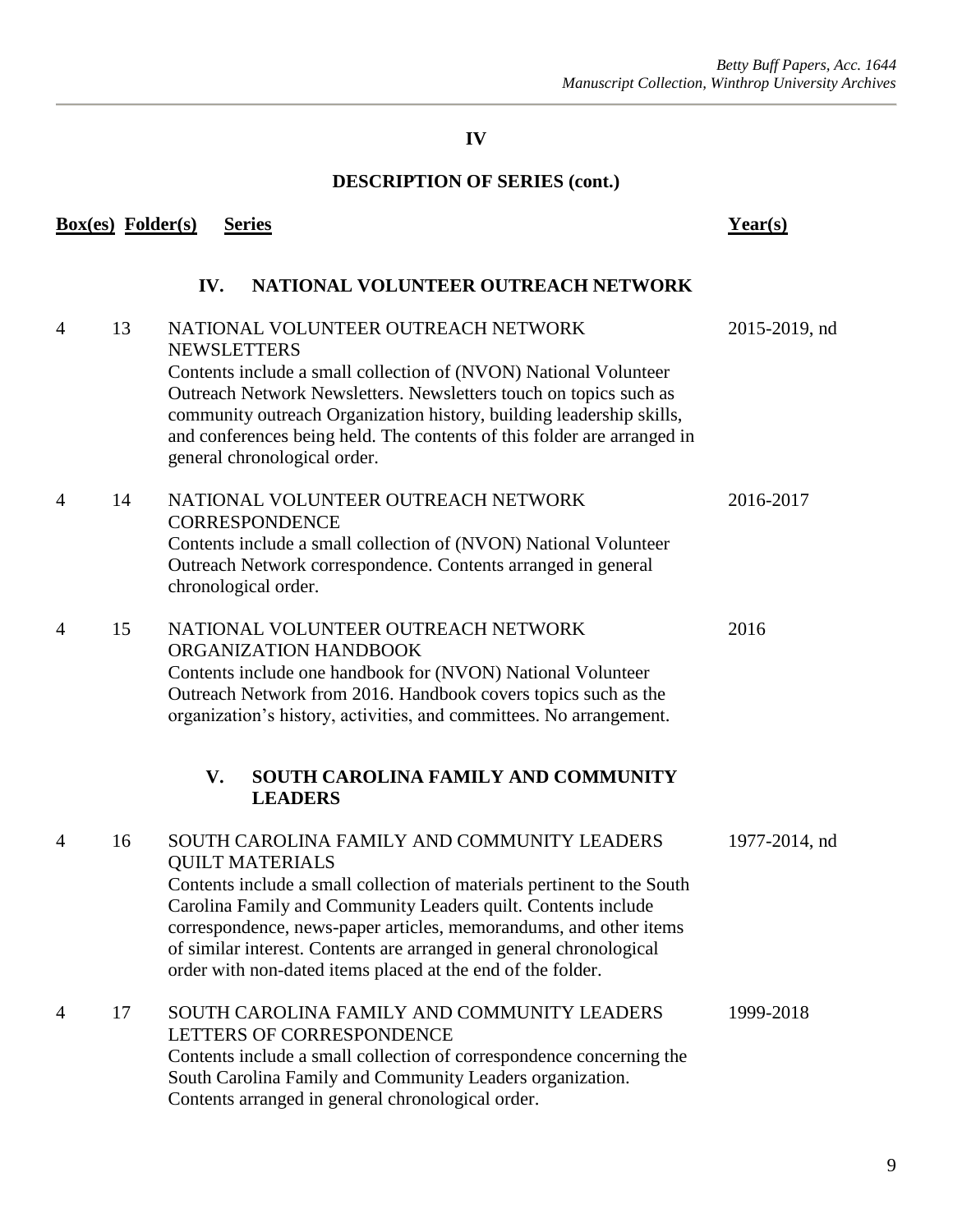|   | <b>Box(es)</b> Folder(s) | <b>Series</b>                                                                                                                                                                                                                                                                                                                                                                                                                          | $Year(s)$ |
|---|--------------------------|----------------------------------------------------------------------------------------------------------------------------------------------------------------------------------------------------------------------------------------------------------------------------------------------------------------------------------------------------------------------------------------------------------------------------------------|-----------|
| 5 | 18                       | SOUTH CAROLINA FAMILY AND COMMUNITY LEADERS<br>NEWS & VIEWS NEWSLETTER COLLECTION<br>Contents include a small collection of SCFL newsletters. Contents of<br>newsletters include information on activities concerning the<br>organization in different counties, officers elected to the organization,<br>messages from members, and other items of a similar interest.<br>Contents arranged in general chronological order.           | 2004-2019 |
| 5 | 19                       | SOUTH CAROLINA FAMILY AND COMMUNITY LEADERS<br><b>HAND BOOKS</b><br>Contents include a small collection of South Carolina Family and<br>Community Leaders handbooks. Handbooks discuss topics such as<br>organization members and responsibilities, financial information,<br>scholarships, and other items of similar interest. Contents arranged in<br>general chronological order.                                                  | 2015-2019 |
| 5 | 20                       | SOUTH CAROLINA FAMILY AND COMMUNITY LEADERS<br>MEETING AND CONFERENCE MATERIALS<br>Contents include a small collection of South Carolina Family and<br>Community Leaders conference and meeting materials. Contents<br>include items such as meeting minutes, agendas, reports, and other<br>items of similar interest. Contents arranged in general chronological<br>order with non-dated items placed at the end of the folder.      | 2003-2018 |
| 5 | 21                       | SOUTH CAROLINA FAMILY AND COMMUNITY LEADERS<br><b>TRAINING GUIDES FOR LEADERS</b><br>Contents include a small collection of South Carolina Family and<br>Community Leaders Leadership Training Guides. Guides touch on<br>topics such as food waste, living with diabetes, cyber security, and a<br>variety of other topics. Contents arranged in general chronological<br>order with non-dated items placed at the end of the folder. | 2018, nd  |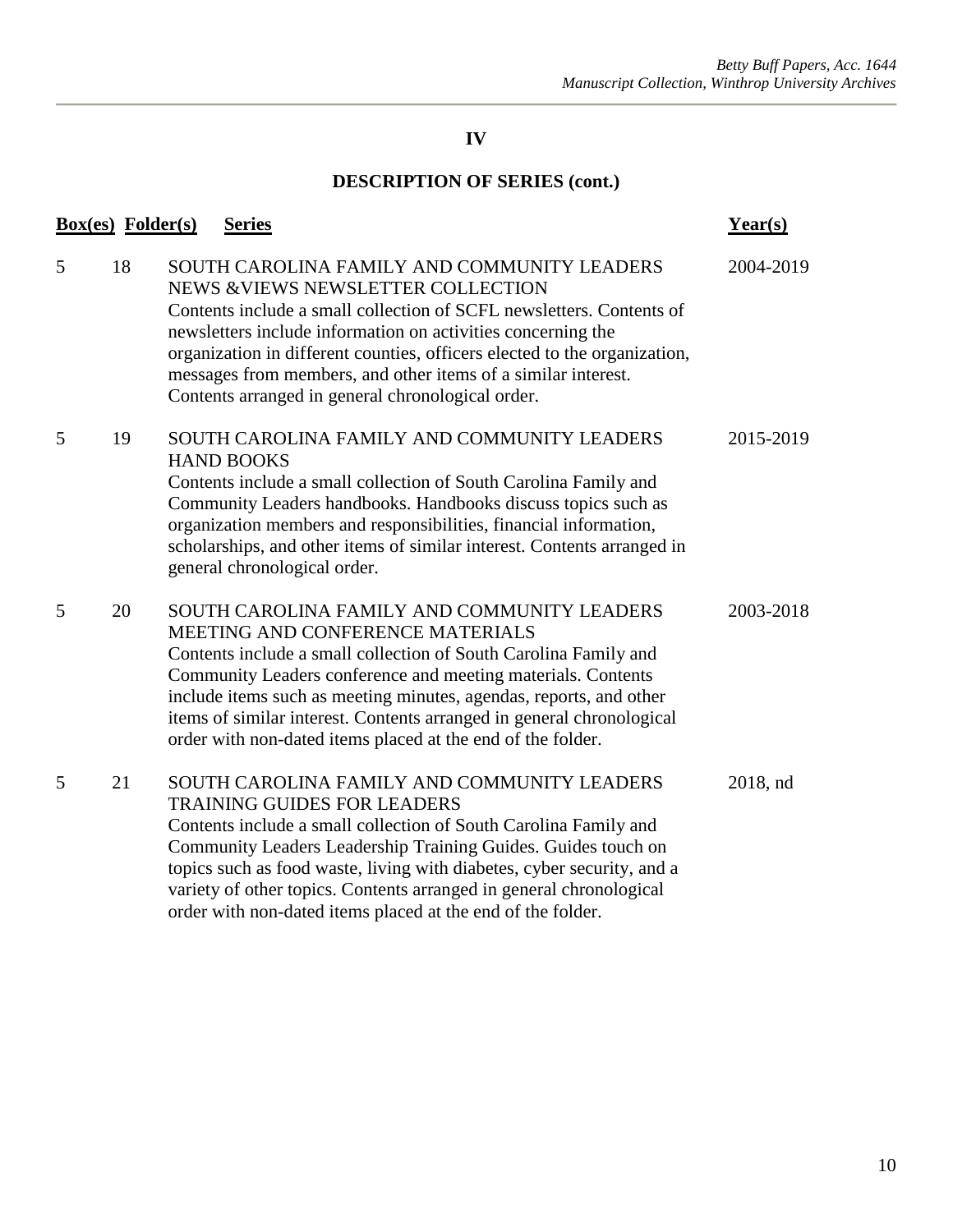#### **DESCRIPTION OF SERIES (cont.)**

#### <span id="page-11-0"></span>**Box(es) Folder(s) Series Year(s)**

#### **VI. LEXINGTON COUNTY FAMILY AND COMMUNITY LEADERS**

## 6 22 LEXINGTON COUNTY FAMILY AND COMMUNITY LEADERS 2016-2018, nd MISCELLANEOUS MATERIALS Contents include a small collection of materials concerning the Lexington County Family and Community Leaders. Materials include organization Bylaws, meeting materials, and notes of the president. Contents arranged in general chronological order with non-dated items placed at the end of the folder.

#### **VII. SOUTH CAROLINA FARM BUREAU**

<span id="page-11-1"></span>

| 6 | 23 | SOUTH CAROLINA FARM BUREAU LETTERS OF<br><b>CORRESPONDENCE</b><br>Contents include a small collection of letters of correspondence<br>concerning Betty Buff and her activities in the South Carolina Farm<br>Bureau. Contents are arranged in general chronological order with<br>non-dated items placed at the end of the folder.                                                                                                                                      | 2014-2018, nd |
|---|----|-------------------------------------------------------------------------------------------------------------------------------------------------------------------------------------------------------------------------------------------------------------------------------------------------------------------------------------------------------------------------------------------------------------------------------------------------------------------------|---------------|
| 6 |    | 24-25 SOUTH CAROLINA FARM BUREAU CONFERENCE AND<br><b>MEETING MATERIALS</b><br>Contents include a small collection of materials concerning South<br>Carolina Farm Bureau meetings and conferences. Contents include<br>items such as agendas, goals, literature of the organization, schedules,<br>awards programs, and other items of a similar interest. Contents<br>arranged in general chronological order with non-dated items placed at<br>the end of the folder. | 1947-2016, nd |
|   |    | <b>LEXINGTON COUNTY FARM BUREAU</b><br>VIII.                                                                                                                                                                                                                                                                                                                                                                                                                            |               |
| 7 | 26 | LEXINGTON COUNTY FARM BUREAU CONFERENCE AND<br><b>MEETING MATERIALS</b><br>Contents include a small collection of Lexington County Farm bureau<br>conference and meeting materials. Contents include items such as                                                                                                                                                                                                                                                      | 2014-2018, nd |

<span id="page-11-2"></span>meeting minutes, agendas, reports, and other items of similar interest. Contents of folder arranged in general chronological order with non-

dated items placed at the end of the folder.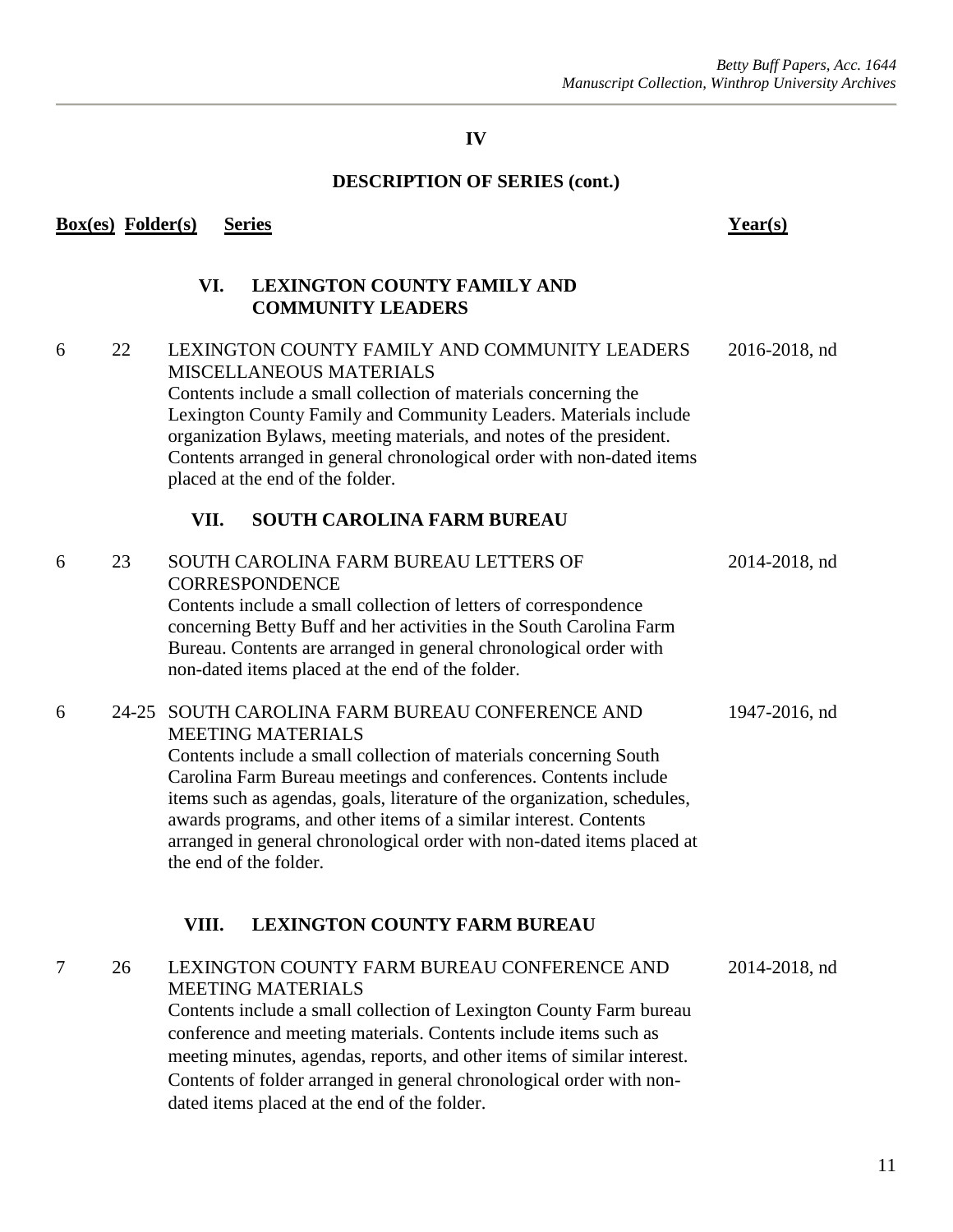<span id="page-12-1"></span><span id="page-12-0"></span>

|                | <b>Box(es)</b> Folder(s) | <b>Series</b>                                                                                                                                                                                                                                                                                                                                                                                                         | Year(s)       |
|----------------|--------------------------|-----------------------------------------------------------------------------------------------------------------------------------------------------------------------------------------------------------------------------------------------------------------------------------------------------------------------------------------------------------------------------------------------------------------------|---------------|
| $\overline{7}$ | 27                       | LEXINGTON COUNTY FARM BUREAU LETTERS OF<br><b>CORRESPONDENCE</b><br>Contents include a small collection of letters of correspondence<br>concerning the Lexington County Farm Bureau. Letters cover personal<br>matters, organization issues, etc. Contents arranged in general<br>chronological order.                                                                                                                | 2014-2019     |
| $\overline{7}$ | 28                       | LEXINGTON COUNTY FARM BUREAU SCHOLARSHIP<br><b>INFORMATION</b><br>Contents include a small collection of scholarship applications for the<br>South Carolina Farm Bureau Distinguished Service Award. Contents<br>arranged in a General chronological order with non-dated items placed<br>at the end of the folder.                                                                                                   | 2009-2016, nd |
|                |                          | IX.<br><b>LEXINGTON COUNTY ADVISORY COMMITTEE</b>                                                                                                                                                                                                                                                                                                                                                                     |               |
| 8              | 29                       | MATERIALS PERTINENT TO THE LEXINGTON COUNTY<br><b>ADVISORY COMMITTEE</b><br>Contents include a 2015-2020 strategic plan, meeting materials,<br>correspondence and other items of similar interest. Contents arranged<br>in general chronological order with non-dated items placed at the end<br>of the folder.                                                                                                       | 2015-2017, nd |
|                |                          | X.<br>COUNCIL FOR AGRICULTURAL RESEARCH,<br><b>EXTENSION, AND TEACHING (CARET)</b>                                                                                                                                                                                                                                                                                                                                    |               |
| $8-9$          |                          | 30-35 MATERIALS PERTINENT TO THE COUNCIL FOR<br>AGRICULTURAL RESEARCH, EXTENSION, AND TEACHING<br>(CARET)<br>Contents include a small collection of materials pertinent to Caret.<br>Contents Include correspondence, meeting materials, announcements,<br>flyers, and other Items of similar interest. Contents arranged in general<br>chronological order with non-dated items placed at the end of each<br>folder. | 1994-2018, nd |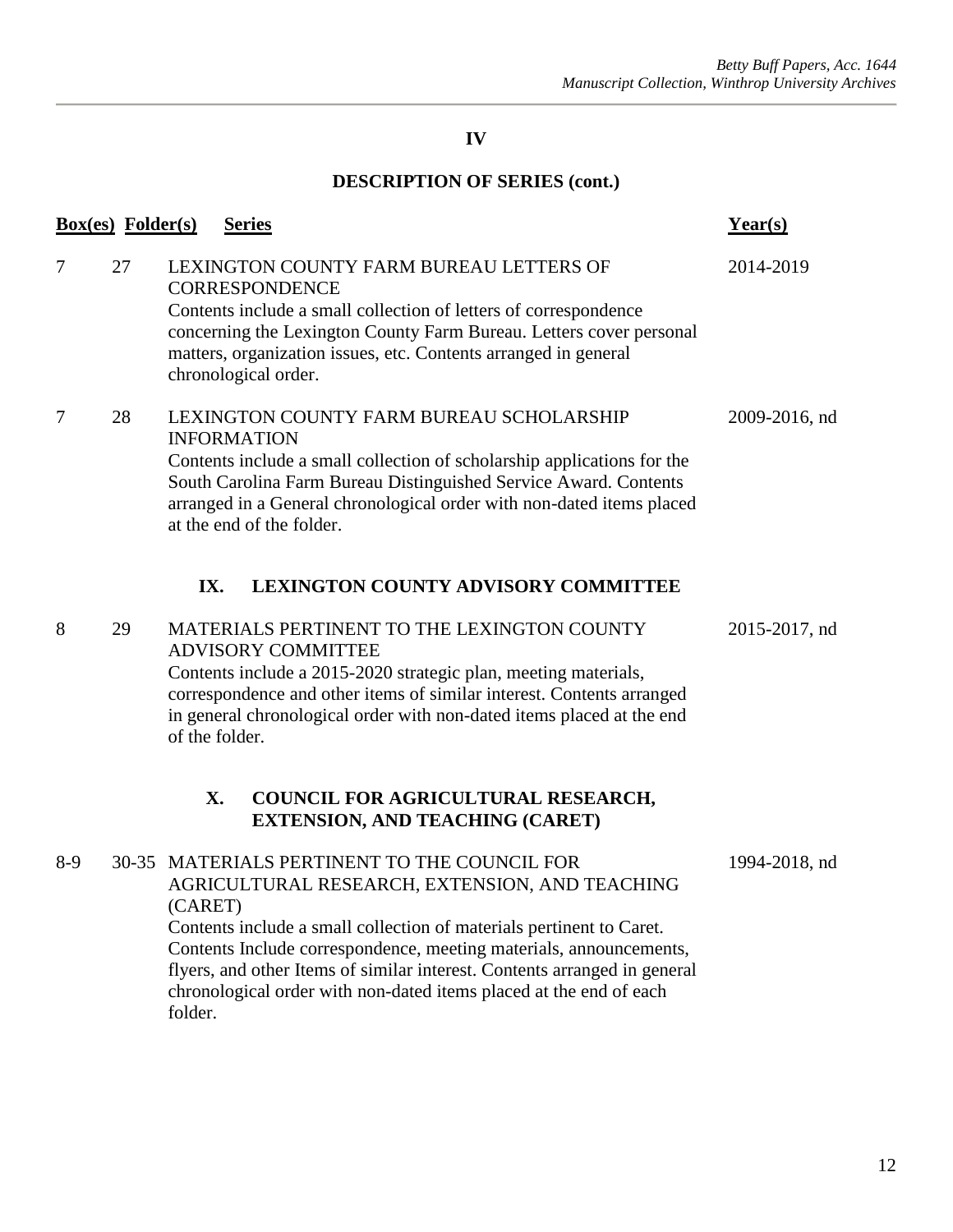#### **DESCRIPTION OF SERIES (cont.)**

#### <span id="page-13-0"></span>**Box(es) Folder(s) Series Year(s)**

### **XI. CLEMSON UNIVERSITY OUTDOOR LAB/CAMP**

## 9-11 36-41 CLEMSON UNIVERSITY OUTDOOR LAB/CAMP FOR 1992-2019, nd SENIORS MISCELLANEOUS MATERIALS Contents include a small collection of items pertinent to the Clemson University Outdoor Lab/Camp that Betty Buff participated in during the 2000s. This camp is for active older adults and is held at the Outdoor Laboratory located at Clemson University. Contents include financial documents, correspondence, maps, activity sheets, three CDs (two available in digital format, and other items of similar interest. Contents of each folder are arranged in general chronological order with non-dated items placed at the end of each folder.

#### **XII. MASTER FARM HOMEMAKER'S GUILD APPLICATIONS**

#### <span id="page-13-1"></span>12 42 MASTER FARM HOMEMAKER'S GUILD MEMBERSHIP 2015, nd APPLICATION Contents include two Master Farm Homemaker's Guild applications for Wanda Joyner Mitchell and Sandra Kay Eubanks. Contents

arranged chronologically.

## **XIII. MARIAN BAXTER PAUL SCHOLARSHIP**

<span id="page-13-2"></span>12 43 SOUTH CAROLINA (SC) STATE MARIAN BAXTER PAUL 1983-2015, nd SCHOLARSHIP MATERIALS Contents include a small collection of materials pertinent to the Marian Baxter Paul Scholarship. Contents primarily include correspondence and are arranged chronologically with non-dated items placed at the end of the folder.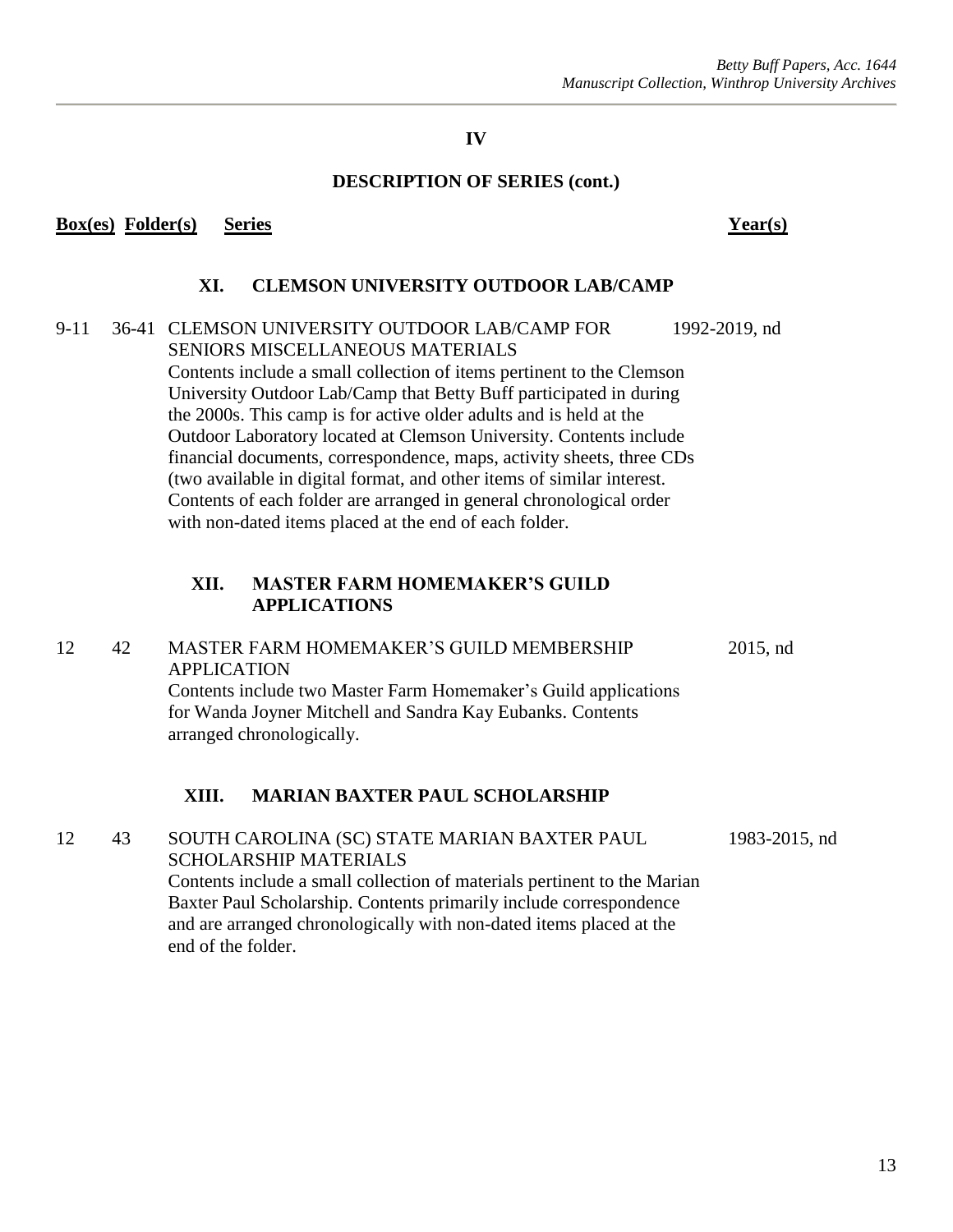# **DESCRIPTION OF SERIES (cont.)**

<span id="page-14-1"></span><span id="page-14-0"></span>

|    | Box(es) Folder(s) | <b>Series</b>                                                                                                                                                                                                                                                                                                                                                                              | Year(s)       |
|----|-------------------|--------------------------------------------------------------------------------------------------------------------------------------------------------------------------------------------------------------------------------------------------------------------------------------------------------------------------------------------------------------------------------------------|---------------|
|    |                   | <b>BUFF-SWICEGOOD TRAVEL STUDY AWARD</b><br>XIV.                                                                                                                                                                                                                                                                                                                                           |               |
| 12 |                   | 44-45 THE BUFF SWICEGOOD TRAVEL STUDY SCHOLARSHIP<br><b>MATERIALS</b><br>Contents include a small collection materials concerning the Buff<br>Swicegood travel study award. Contents include applications,<br>correspondence, budgets, information on the award, history of the<br>award, etc. Contents are arranged in general chronological order.                                       | 1982-2016, nd |
|    |                   | <b>BETTY BUFF CORRESPONDENCE</b><br>XV.                                                                                                                                                                                                                                                                                                                                                    |               |
| 13 |                   | 46-48 MISCELLANEOUS CORRESPONDENCE PERTAINING TO<br>BETTY BUFF AND HER ACTIVITIES<br>Contents include a small collection of correspondence concerning<br>Betty Buff and her activities. Correspondence primarily relates to<br>topics such as her work with Clemson University and the Betty Buff<br>Senior Adventure Camp endowment. Contents arranged in general<br>chronological order. | 2001-2018, nd |
|    |                   | XVI.<br><b>EXTERNAL ADVISORY BOARD MATERIALS</b>                                                                                                                                                                                                                                                                                                                                           |               |
| 13 | 49                | MATERIALS PERTAINING TO THE CLEMSON EXTERNAL<br><b>ADVISORY BOARD</b><br>Contents include a small collection of materials concerning Betty Buff<br>and her activities in the Clemson External Advisory Board. Contents<br>include letters of correspondence, agendas, bylaws, and other items of<br>a similar interest. Contents are arranged in general chronological order               | 2016-2017, nd |

<span id="page-14-2"></span>with non-dated items placed at the end of the folder.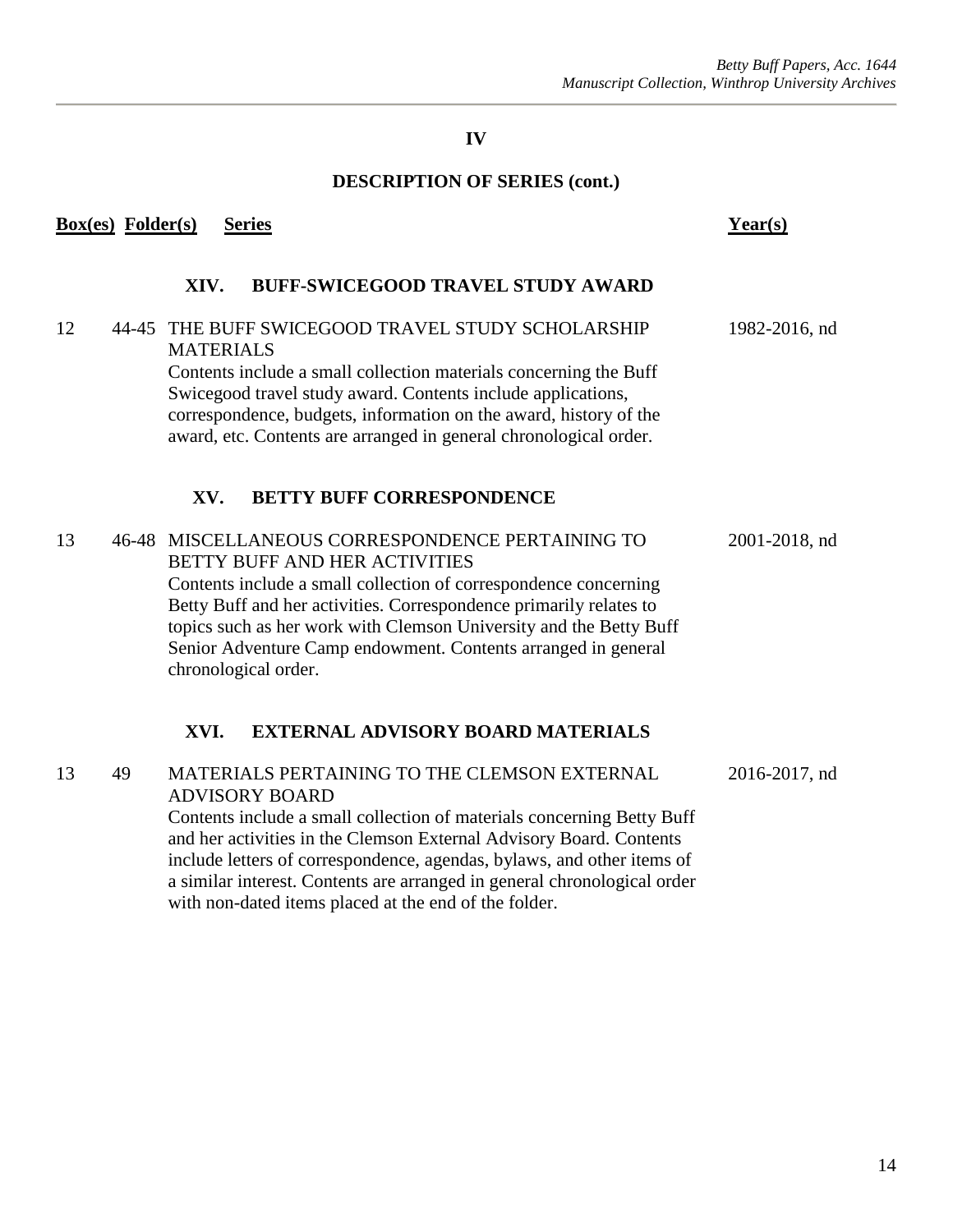#### **DESCRIPTION OF SERIES (cont.)**

# <span id="page-15-2"></span><span id="page-15-1"></span><span id="page-15-0"></span>**Box(es) Folder(s) Series Year(s) XVII. CENTURY FARM OWNERS** 14 50 MISCELLANEOUS MATERIALS PERTAINING TO THE 1989-2014, nd CENTURY FARM OWNERS Contents include news articles, correspondence, forms, lists of members, and other items of similar interest. Contents arranged in general chronological order with non-dated items placed at the end of the folder. **XVIII. ALGERNON SYDNEY SULLIVAN AWARD** 14 51 ALGERNON SYDNEY SULLIVAN AWARD MAY 9, 2003 – 2002-2003 CLEMSON UNIVERSITY Contents include a small collection of materials concerning the Algernon Sydney Sullivan Award. Contents include correspondence, commencement Program, news articles, and other items of similar interest. The contents are arranged in general chronological order. **XIX. BUFF-SWICEGOOD RECIPIENTS** 14-15 52-54 BUFF SWICEGOOD TRAVE: STUDY AWARD RECEPIENTS 1983-2018 **MATERIALS** Contents include information concerning recipients of the Buff Swicegood Travel Study Award. Contents include items such as correspondence, applications, a CD Called "Your Day" by Libby Hoyle and Sue Hovey (also available in digital format), A CD titled Dr. Deborah Thomason 2008 Buff Swicegood Award Winner that is (also available in digital format, and financial papers. Contents arranged alphabetically by the last name of the recipient.